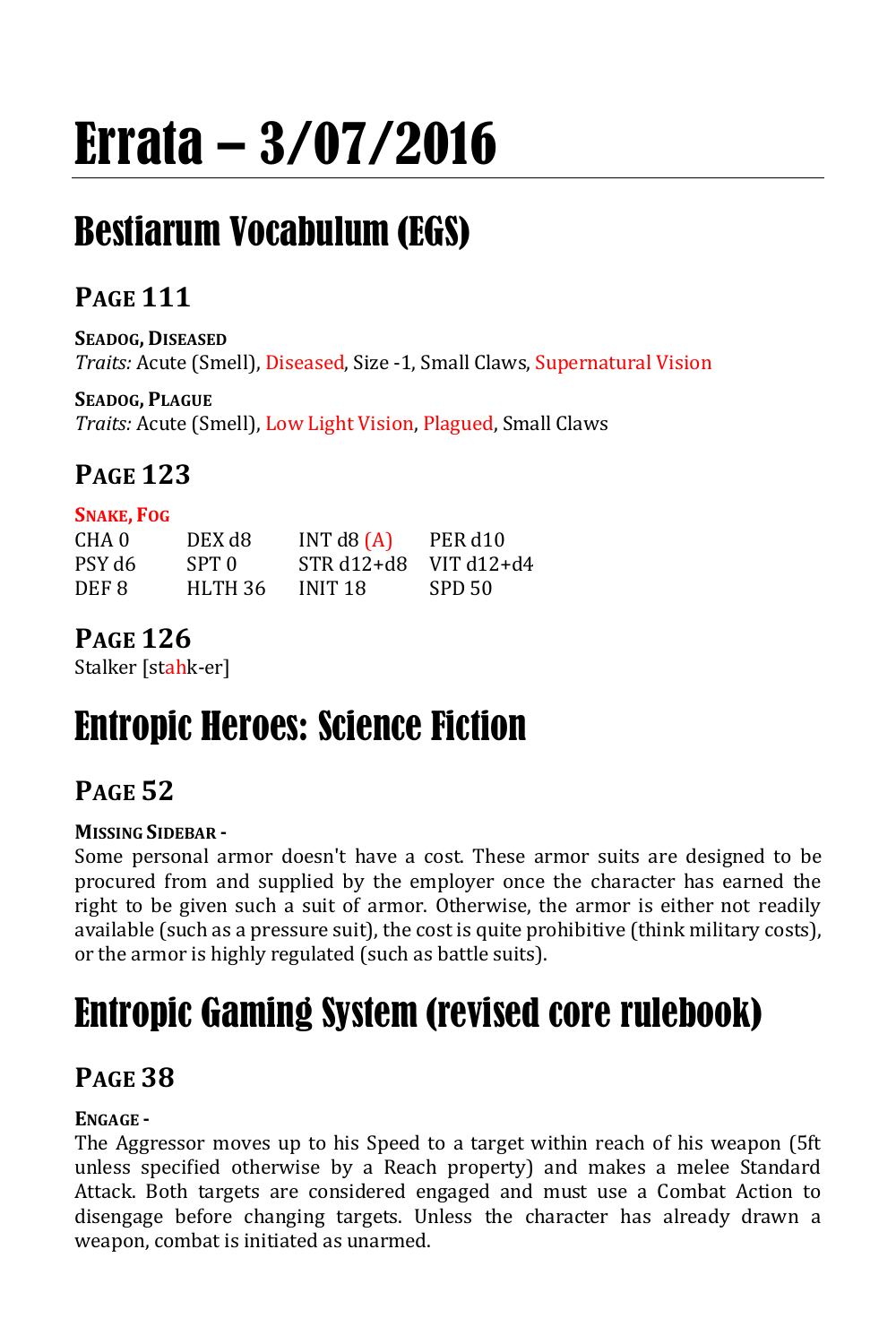### **PAGE 40**

### **DISENGAGE -**

The participant disengages from melee combat and moves up to his Speed away from his opponent without incurring an opportunity attack. He may not engage another opponent or take any other actions until spending another Combat Action.

#### **MISSING TACTICAL COMBAT ACTION -**

**Retreat**: The participant flees from his opponent, incurring an opportunity attack against him, moving up to his Speed. If the opportunity attack reduces his Health, all penalties are assessed accordingly before he moves. However, at the end of his movement, he may finish his desired action, such as engaging a new opponent, preparing a Talent, applying first aid, or attempting a Combat Maneuver.

### **PAGE 40**

### **MOVEMENT -**

Every participant in combat may freely move up to their full Speed during a single Combat Round. This movement may be divided up as desired across all Combat Actions, but may not exceed their Speed in a given Combat Round without spending Combat Actions to run or sprint. Additionally, if engaged in melee combat, no movement is allowed without first disengaging or retreating.

**Example**: A character with Speed 30 may move 5ft and make a ranged attack on his first Combat Action, move 10ft and make another ranged attack on his second Combat Action, and move 15ft and make another ranged attack on his third Combat Action.

**Example**: A character with Speed 30 may move 10ft and engage in melee, making an attack, on his first Combat Action, parry on his second Combat Action, and disengage and move 20ft away from his opponent on his third Combat Action.

## Faith & Demons: The Rising [Savage Worlds] (core setting guide)

### **PAGE 50**

**Conquest**: The Hungarians led many campaigns across neighboring territory to expand their own empire. Gain a free d6 in Knowledge (Battle).

### **PAGE 70**

### **SKOUTATOI**

Requirements: Novice, Agility d8+, Fighting d8+, Knowledge (Battle) d6+

Armies of the Byzantine Empire are fairly aggressive and employ shock attacks and weapons, such as their siderorobdia. They operate in strict regimental formations and employ ranged support.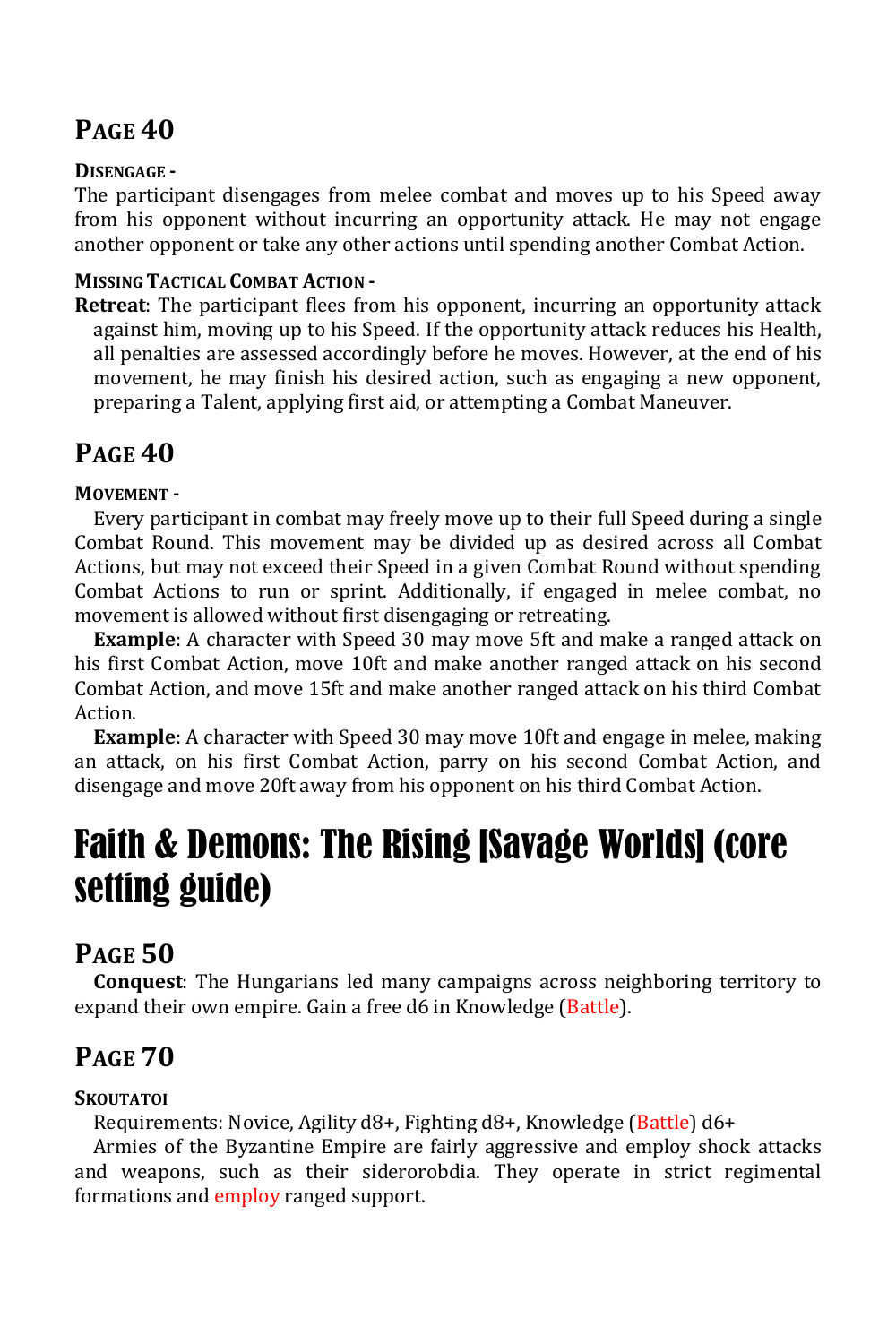## Judgment Day [EGS] (core setting guide)

### **PAGE 28**

One-handed Long Sword – DMG 4 Two-handed Battle Axe – DMG 5

## **PAGE 51**

Sabre - REQ DEX d8 Flail – Cost 200 Morning Star – DMG 3 | Properties uses STR Bardiche – DMG 7 | Cost 500 | REQ STR d10 | Properties 2H, Parry -2 Glaive – Cost 150 | Properties 2H, Reach 10, +2 to Combat Maneuvers versus mounted target Halberd – Cost 200 | Properties 2H, Reach 10, +1 damage when set against a charge, +2 to Combat Maneuvers versus mounted target

## Judgment Day [Savage Worlds]  $-2<sup>nd</sup>$  Edition (core setting guide)

**PAGE 119**

Bat – use the Swarm entry, but give it Flight  $(8''/4'')$ 

## Mythos [Savage Worlds] (core setting guide)

### **PAGE 34**

Each character starts with 500 copper drachmas.

### **PAGE 41**

Divine Agility Requirements: Novice, Race (Demigod), Patron Deity (Ares, Artemis, Athena, Hades, Hermes or Poseidon)

### **PAGE 139**

The following entry completely replaces the current Oceanus entry.

### **OCEANUS**

*"And behold the immense Oceanus, driven by furious Poseidon, ordered all his sons' rivers to swell, overpowering the banks and running like horses at full gallop through the fields, so as to cover the tops of high mountains. And so it was, every river overflowed and flooded the sea itself for miles around the coast, uprooting trees and knocking down buildings, until Gaia was entirely covered by Oceanus."*

### **Patron Deity**: Poseidon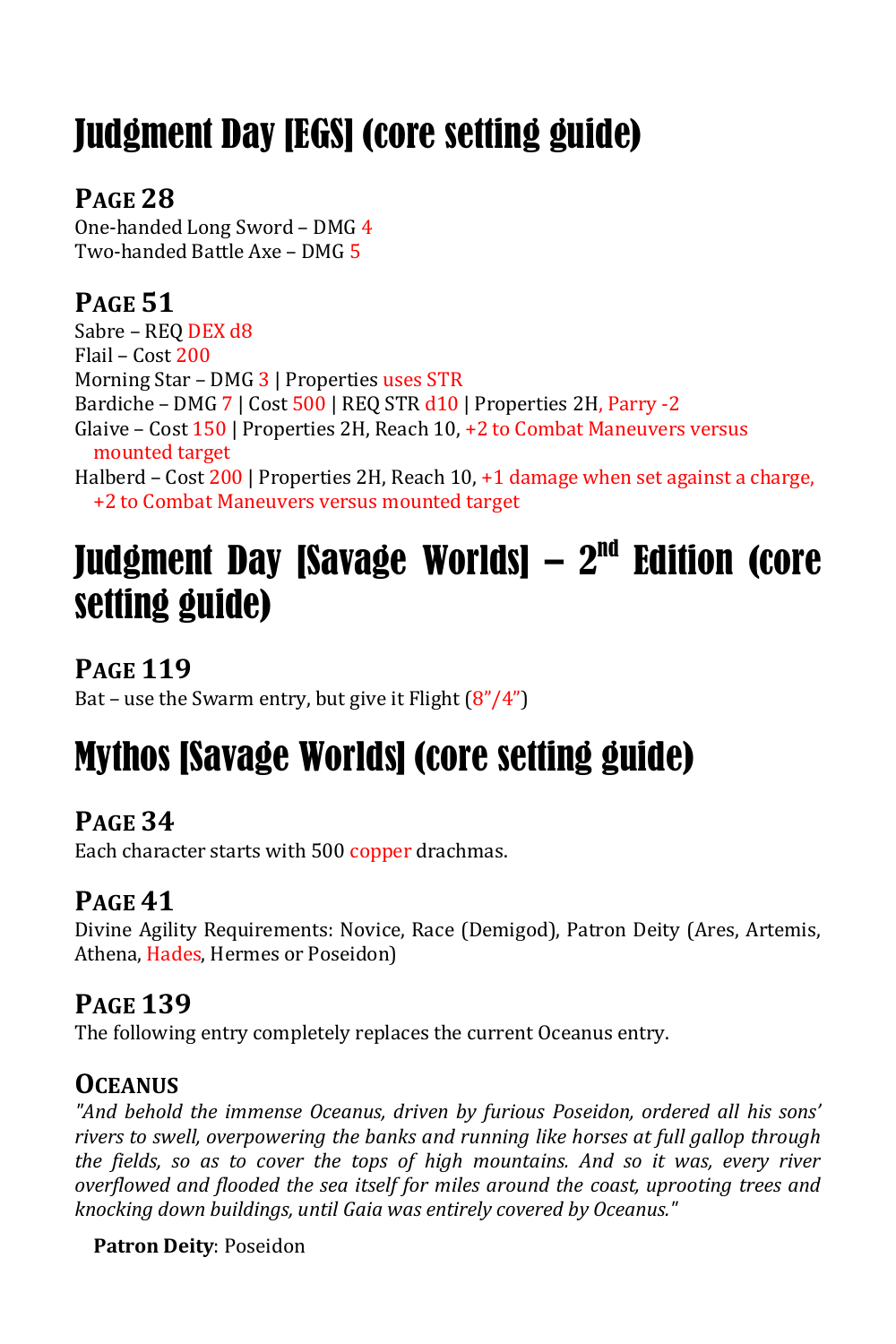**Requirements**: Novice, Strength d6+, Boating d6+

**Description**: Members of Oceanus, known by the epithet of Hydrikòi (the Water-Men), officiate rites to learn the mystical secrets of Oceanus, the first-born god that surrounds Gaia as an immense river, from which originate all sources. Members have an extreme affinity for water in all its forms and fear fire's destructive power.

**Cult's Hindrance:** Pyrophobia

**DEEP DIVER (ACOLYTE)**

**Energy Points**: 1 **Skill**: Boating **Range**: Self **Duration**: Rank x 1 hour

**Trappings**: The hero breathes and moves freely underwater.

By appealing to the power of the god Oceanus, the hero moves and breathes underwater as if he were on land, without any penalty and in total freedom.

#### **RIDE THE TIDE (BAPTIST)**

**Prerequisites:** Novice, Baptist (Oceanus), Boating d8+ **Energy Points:** 1 **Skill:** Boating (-1) **Range:** Strength x 10 **Duration:** 1 hour per Experience Rank **Trappings:** Water currents obey the hero's commands.

The hero is able to govern the flow of water such as ocean currents, rivers, springs and so on. He can create favorable or unfavorable currents, reverse the flow of a river or even block the gushing water from a spring.

#### **WATER TRAVELER (GNOSTIC)**

**Prerequisites:** Seasoned, Gnostic (Oceanus), Strength d8+ **Energy Points:** 1 **Skill:** Boating (-1) **Range:** Self (Special) **Duration:** Instant **Trappings:** The hero dives into a water pool and emerges from another one.

To use this power effectively, the hero must first spend at least 10 minutes meditating deeply on Oceanus's mysteries. After he's reached the right mental focus, he calls upon the power of Oceanus and plunges into a water pool to reemerge from another he previously chose. The "starting" pool and the "ending" pool must be at least twice as big as the hero and they cannot be more than 10 miles apart.

If he scores a raise, a mystic passageway will remain "open" between the two chosen pools, allowing all Oceanus's initiates, as well as water creatures, to use it freely for 24 hours. If anything goes wrong, the hero appears in a random water pool that fits the prerequisites within 10 miles.

#### **PART WATERS (DAEMONSTRATOR)**

**Prerequisites:** Veteran, Daemonstrator (Oceanus), Boating d10+ **Energy Points:** 2 **Skill:** Boating (-2) **Range:** Special, even better with a raise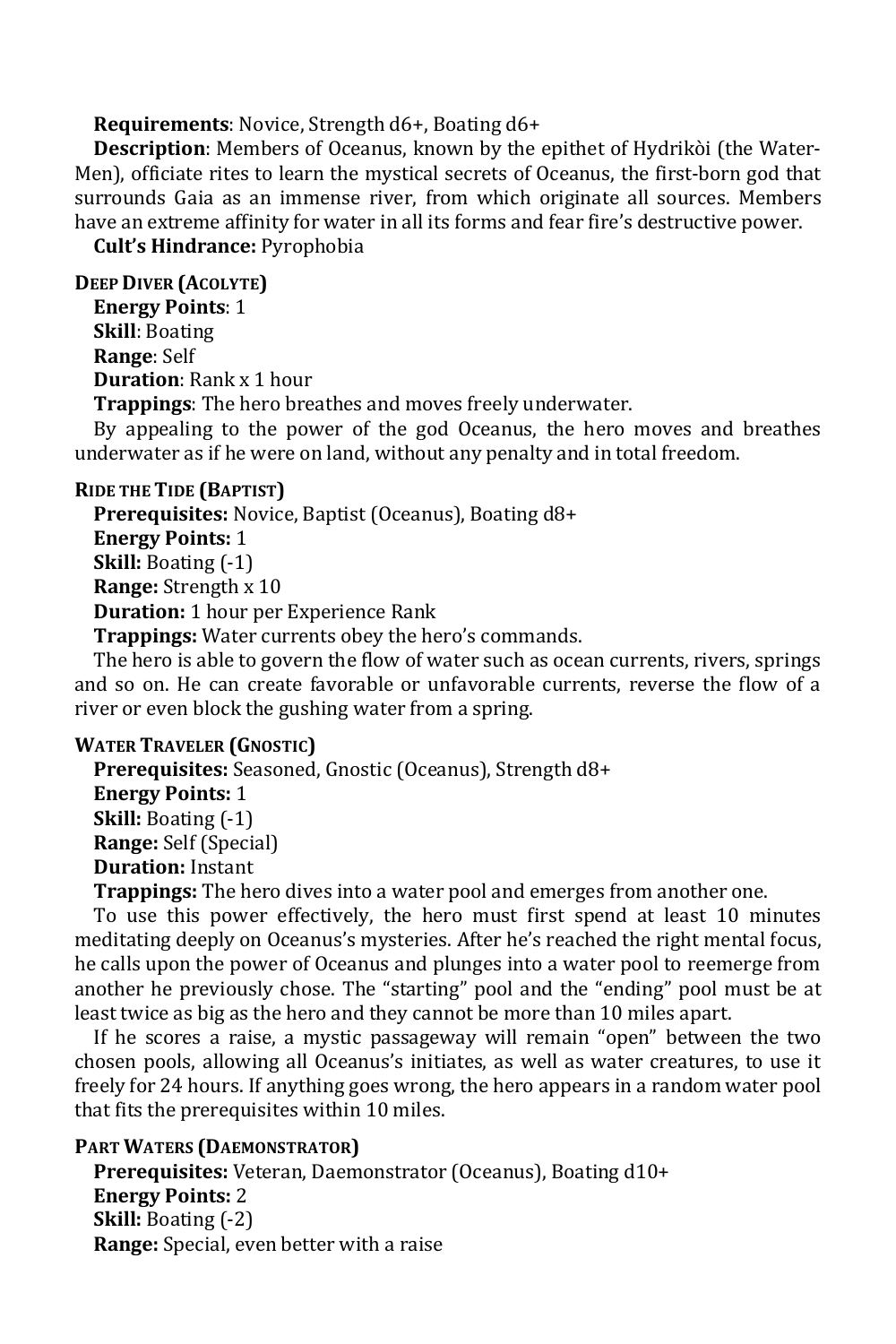#### **Duration:** Rank x 10 minutes

**Trappings:** Waters open before the hero, allowing him to walk on dry land.

Oceanus grants the hero the power to shape huge masses of water in such a way as to create a dry passage. Such passage can be created with the following maximum dimensions: width 30 yards, length 1 mile, depth 300 yards. With a raise, he can open a passageway twice as big (60 yards x 2 miles x 600 yards). Unfortunately, this power doesn't work on waters deeper than 600 yards.

### **TIDAL WAVE (ESOTERIC)**

**Prerequisites:** Legendary, Esoteric (Oceanus), Boating d12+ **Energy Points:** 3 **Skill:** Boating (-2) **Range:** Special **Duration:** Special

**Trappings:** The rage of the waters sinks fleets or destroys coastal areas.

Oceanus, with the help of Poseidon, upsets the waters, creating titanic whirlpools capable of swallowing a huge fleet or creating incredibly high waves capable of submerging entire coastal towns. The catastrophe will affect an area within 10 miles of the hero. It is possible to postpone this event for up to 10 hours. Before verifying the success of the power with the roll of the dice, the hero must stand still for at least an hour in prayer. At the GM's discretion, sacred buildings or places could be spared by the tidal wave or can be granted a roll to resist its effects.

## Ultimate Roman Legions Guide (EGS)

### **PAGE 36**

#### **ARMOR LIST ENTRIES -**

Greaves > Properties: Legs, -1 to Initiative to a minimum of 1

Lorica Segmentata > Properties: Torso, -2 to Initiative, to a minimum of 1, -5ft to Speed, to a minimum of 5ft.

Lorica Squamata > Properties: Torso, -1 to Initiative, to a minimum of 1, -5ft to Speed, to a minimum of 5ft.

Manica > Properties: Arms, -1 to Initiative, to a minimum of 1

### **PAGE 37**

**ALBIN QUIRINA DIDORUS -** INIT 15

SPD 25

Armor: Lorica segmentata (torso 5), nabucam greaves (legs 4)